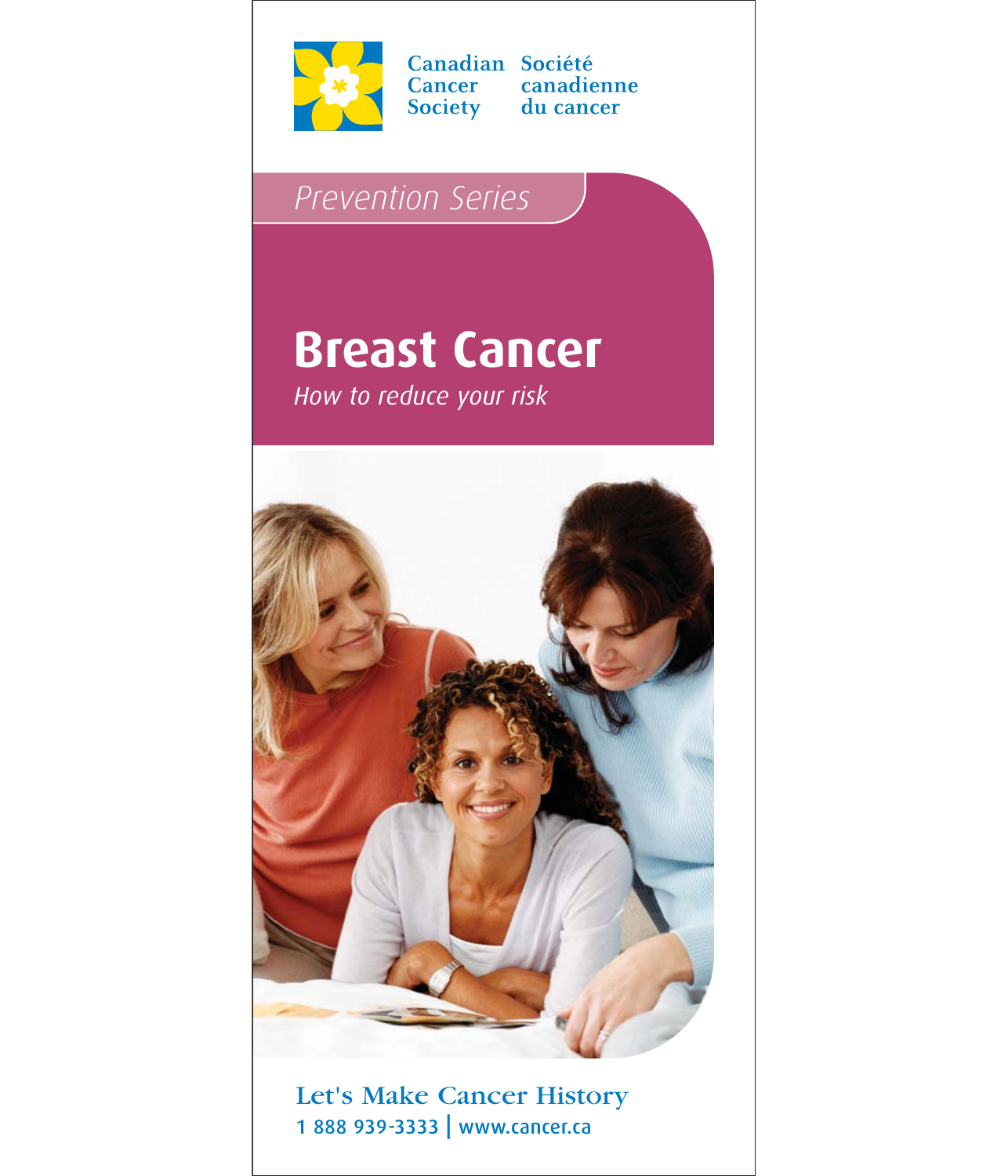## **Breast Cancer** *How to reduce your risk*

Breast cancer develops in abnormal cells in the breast tissue. These cancer cells begin to multiply out of control and form a lump or tumour.

Nobody knows the exact causes of breast cancer, but we do know that some people have a higher risk of developing it.

The information in this brochure can help you understand more about breast cancer and what you can do to reduce your risk of this disease.

## **Know the risks**

There is no single cause of breast cancer, but some factors appear to increase the risk of developing it. Having risk factors doesn't mean you will develop breast cancer. It means that your *chances* of developing it are higher.

Most women who develop breast cancer have no risk factors other than simply being a woman and getting older (especially being over 50). Other risk factors for breast cancer include:

- having had breast cancer before
- family history of breast cancer (especially in a mother, sister or daughter diagnosed before menopause or if hereditary mutations are present in certain genes, such as BRCA1 or BRCA2)
- family history of ovarian cancer
- an above-average exposure to the hormone estrogen, which your body naturally produces, perhaps because you:
	- > have never given birth or gave birth for the first time after age 30
	- > began menstruating at a young age
	- > reached menopause later than average
	- > have taken hormone replacement therapy (estrogen plus progestin)
- dense breast tissue (as shown on a mammogram)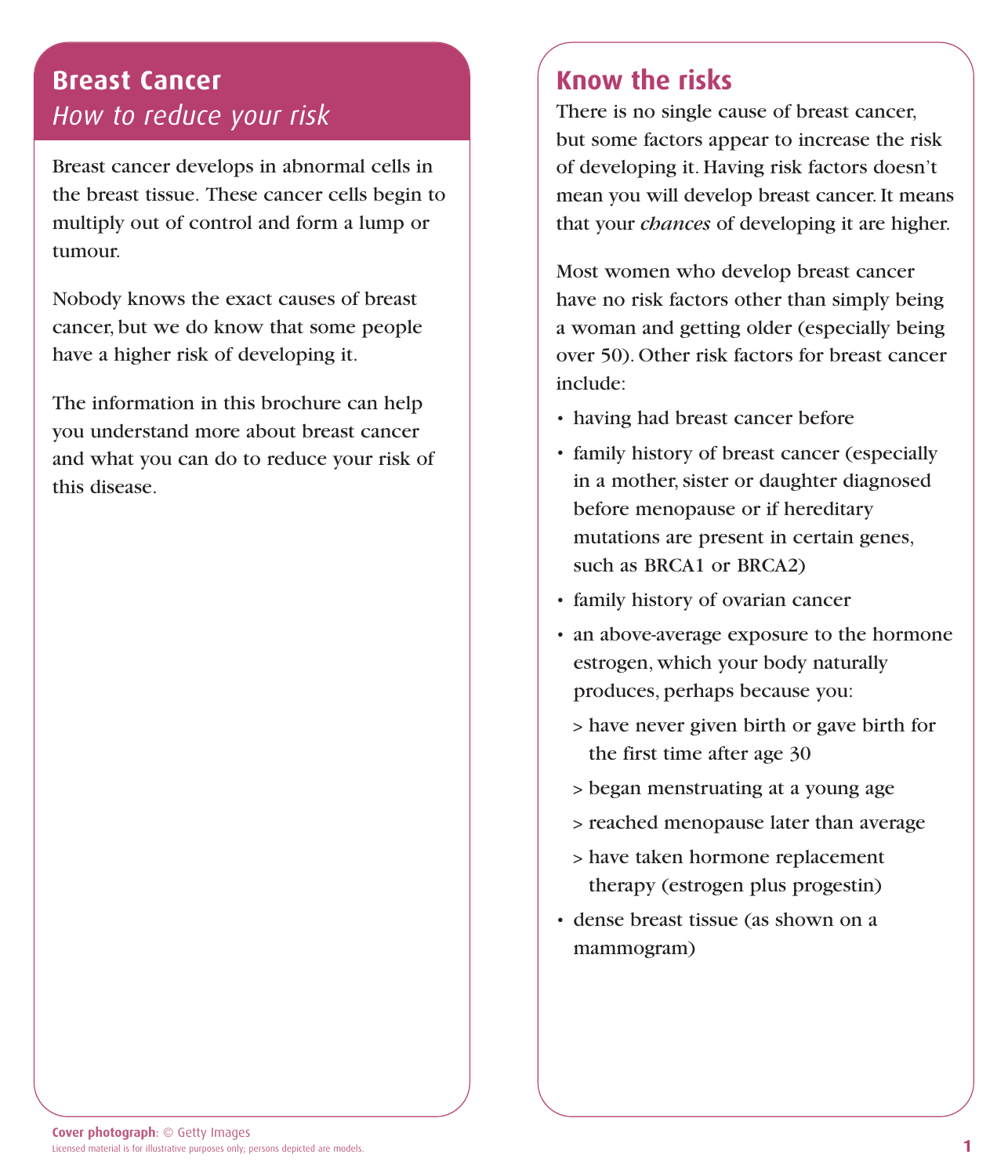- a history of breast biopsies showing certain breast changes, such as an increased number of abnormal cells that are not cancerous (*atypical hyperplasia*)
- radiation treatment to the chest area (for example, to treat Hodgkin lymphoma), especially before age 30

Some factors slightly increase your risk of breast cancer. You may be at slightly higher risk if you:

- are obese (especially after menopause)
- drink alcohol
- take birth control pills (*the Pill*)

Researchers continue to study many other possible risk factors for breast cancer, such as how your risk is affected by diet and physical activity habits. Other factors under study include smoking, especially breathing second-hand smoke, and exposure to certain chemicals, such as PCBs (*polychlorinated biphenyls*).

#### **Who gets breast cancer?**

Breast cancer is the most common cancer in Canadian women. It can happen at any age, but most cases occur in women over the age of 50.

Breast cancer can also be found in men, although this is very rare.

#### **Reduce your risk**

You can't change most of the risk factors for breast cancer, such as your family medical history or if you started your period at a young age. But you may be able to change some factors, such as how much you weigh or what you eat and drink. Making these changes isn't always easy and there's no guarantee that you won't develop breast cancer. But you will be doing what you can to reduce your risk.

#### *Maintain a healthy body weight*

If you are post-menopausal, being obese increases your risk of developing breast cancer. For many women, losing weight or staying at a healthy weight can be very hard. For post-menopausal women, weight gain can be even harder to control.

Talk to your doctor about what is a healthy weight for you and ways to reach or maintain it.

More research is needed to confirm the role of obesity as a risk factor for premenopausal women.

#### *Be physically active*

Some studies have shown that regular physical activity may lower the risk of breast cancer. More research is needed to find out how much and how strenuous the physical activity needs to be to reduce risk.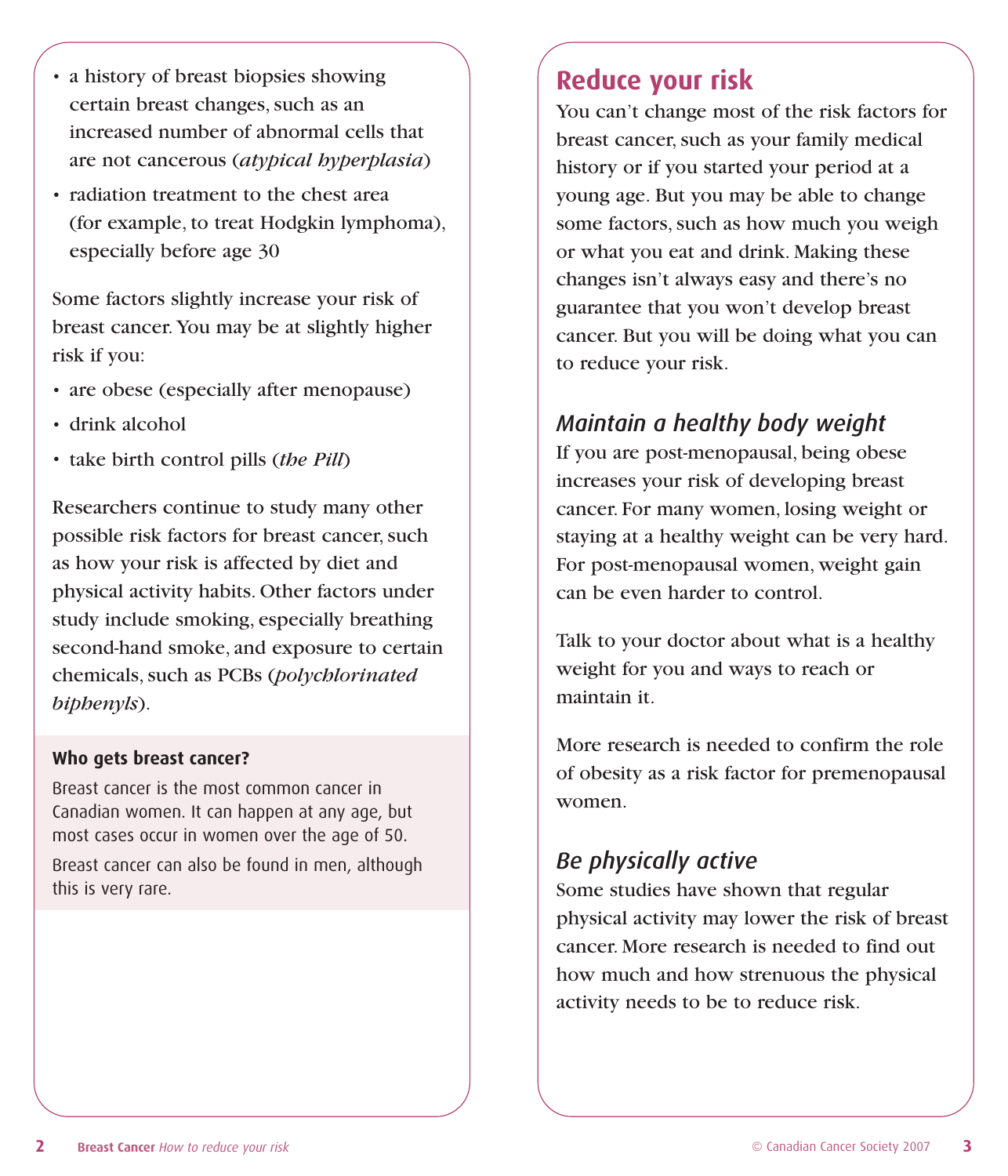#### *Eat vegetables and fruit*

More research is needed to better understand the role of diet in breast cancer, but there is some evidence that eating lots of vegetables and fruit may reduce the risk of developing cancer in women with a family history of breast cancer. It may also be more important in protecting against hormone receptorpositive tumours.

#### *Don't drink too much alcohol*

Studies show that drinking moderate amounts of alcohol slightly increases the risk of breast cancer. If you choose to drink, limit it to less than a drink a day. The more you drink each day, the greater your risk.

#### *Avoid prescription hormones if you can*

Talk to your doctor about the risks, benefits and side effects of prescription hormones so that you can make informed decisions about your health.

#### **HRT**

Avoid taking hormone replacement therapy (HRT) unless you have severe menopausal symptoms that haven't been helped by any other treatment. If you and your doctor decide that the benefits of HRT outweigh the risks, take the lowest possible dose for the shortest period of time in order to ease your symptoms.

#### **The Pill**

The increase in the risk of breast cancer from birth control pills used today is small, but you may also want to talk to your doctor about how long to stay on the Pill. Depending on your age and other risk factors, you may decide that a different method of birth control is better for you. Within 10 years of going off the Pill, your risk of breast cancer goes back to average. The major benefits of the Pill are preventing unwanted pregnancy and reducing cramps and bleeding during your period. Other benefits include a decrease in risk for uterine (endometrial) and ovarian cancer.

## *Don't smoke and avoid second-hand smoke*

Experts aren't sure whether there is a risk of breast cancer from smoking. Some think that second-hand smoke may increase your risk. Avoiding tobacco smoke completely is something you can do for your health that could also reduce your risk of breast cancer.

## *Consider breast-feeding*

Studies have shown that lactation (producing breast milk) reduces the risk of breast cancer. The benefit seems to increase with the amount of time you spend breast-feeding over your lifetime. Many different reasons will affect whether you choose to breast-feed and it may not be possible for every mother and baby.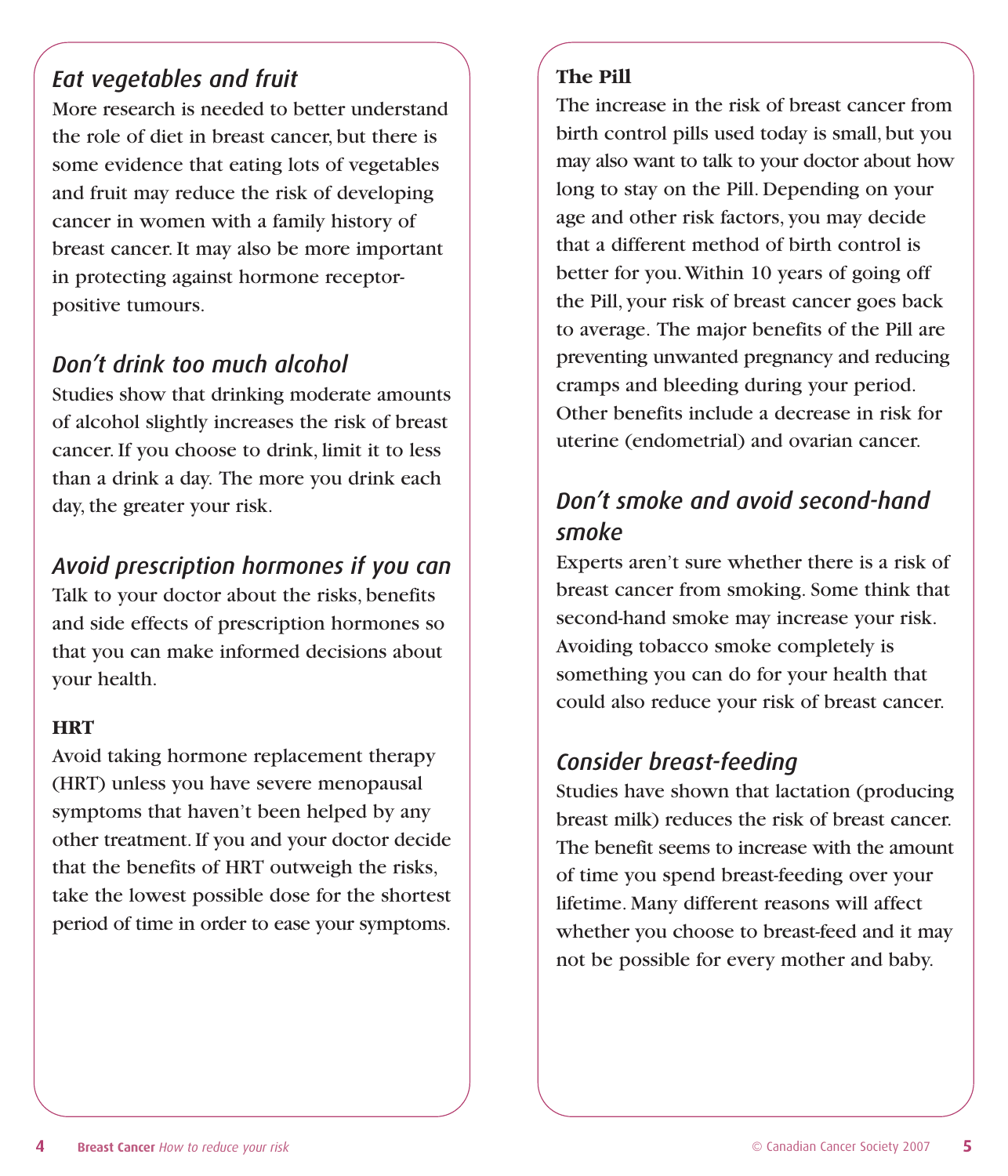*Talk to your doctor about your risk* All women should talk to their doctor about their risk of developing breast cancer. You don't have to have a family history of the disease to be at risk – simply being a woman and getting older means that you could develop breast cancer. Your doctor can help you understand what other risk factors you have, and tell you more about tests to diagnose breast cancer early.

A very small number of women are at high risk of developing breast cancer, usually because of their genetic make-up or because of a very strong family history of the disease. If you are one of these women, you may have the option to have:

- screening tests earlier or more often than average
- genetic risk assessment
- some preventive (*prophylactic*) treatment such as taking anti-estrogen drugs or prophylactic surgeries

#### **Questions to ask your doctor about breast cancer**

What are my personal risk factors? Does my family history put me at higher than average risk? What can I do to reduce my risk? What tests should I have? What are the risks involved? What happens if my results are not normal? Is there a cost for the test and if so, how much? How often should I be tested?

## **Follow breast cancer screening guidelines**

Screening is the early detection of cancer by testing or checking for disease when you don't have any symptoms. Screening tests for breast cancer can help find it at its earliest, most treatable stages.

It's important to know that no screening test for cancer is 100% accurate. For example, a screening test can sometimes show cancer when there isn't, or not show cancer when there is. But overall, screening tests save lives.

The most reliable tests used to find breast cancer early are mammography and clinical breast examination.

#### *Mammography*

Mammography is an examination of the breasts using a low-dose x-ray. Mammography pictures (*mammograms*) show detailed images and views of the breast taken from different angles. The breast is placed between two plastic plates. The plates are then pressed together to flatten the breast. This may be uncomfortable, but it lasts only a few seconds. Compressing the breast tissue helps make the images clearer while using as little radiation as possible.

## *Clinical breast examination (CBE)*

A CBE is a physical examination of the breasts by a trained healthcare professional.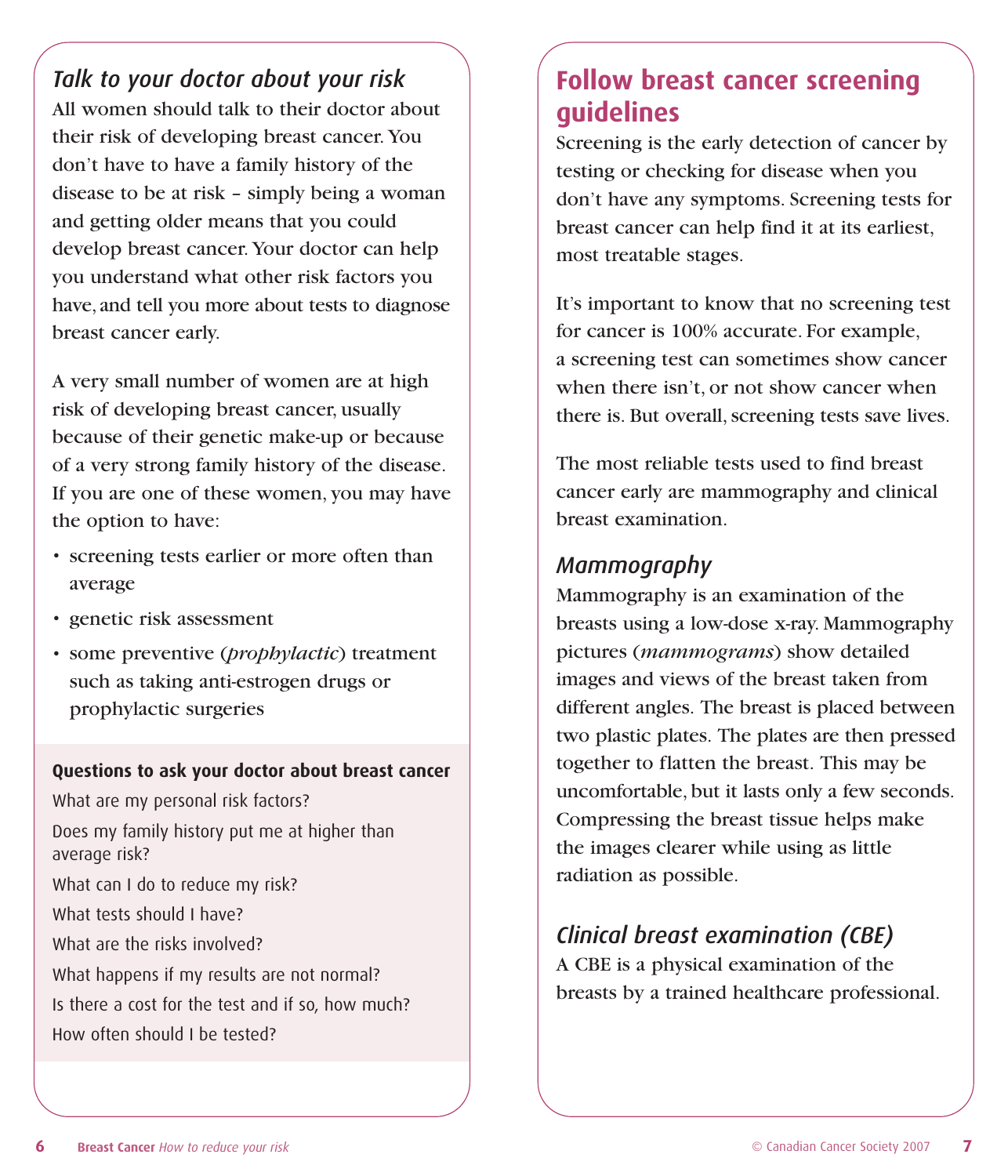#### **Breast cancer screening guidelines**

| If you are: | You should:                                                                                                   |
|-------------|---------------------------------------------------------------------------------------------------------------|
| 40 to 49    | Have a clinical breast examination<br>by a trained healthcare professional<br>at least every 2 years.         |
|             | Talk to your doctor about your risk<br>of breast cancer, along with the<br>benefits and risks of mammography. |
| 50 to 69    | Have a clinical breast examination<br>by a trained healthcare professional<br>at least every 2 years.         |
|             | Have a mammogram every<br>2 years.                                                                            |
| 70 or older | Talk to your doctor about how often<br>you should be tested for breast<br>cancer.                             |

Breast screening programs vary among the provinces and territories. Ask your doctor about the screening tests or programs in your area. Many women are alive today because they have had regular screening tests for breast cancer.

#### **Know your breasts**

No matter what your age, breast health starts with knowing your breasts. Be aware of what is normal for your breasts even if you are having regular screening tests. Many women discover their own breast cancer through changes in the look and feel of their breasts.

Breast tissue covers an area larger than just the breast. It extends up to the collarbone and from the armpit across to the breastbone in the centre of the chest. The breasts sit on the chest muscles that cover the ribs.



Become familiar with your breast tissue by looking at and feeling your breasts. Experts used to suggest that this should be done by following a particular method every month. Research has shown that this isn't necessary. There really isn't a right or wrong way to check your breasts, as long as you get to know the whole area of your breast tissue – up to your collarbone, under your armpits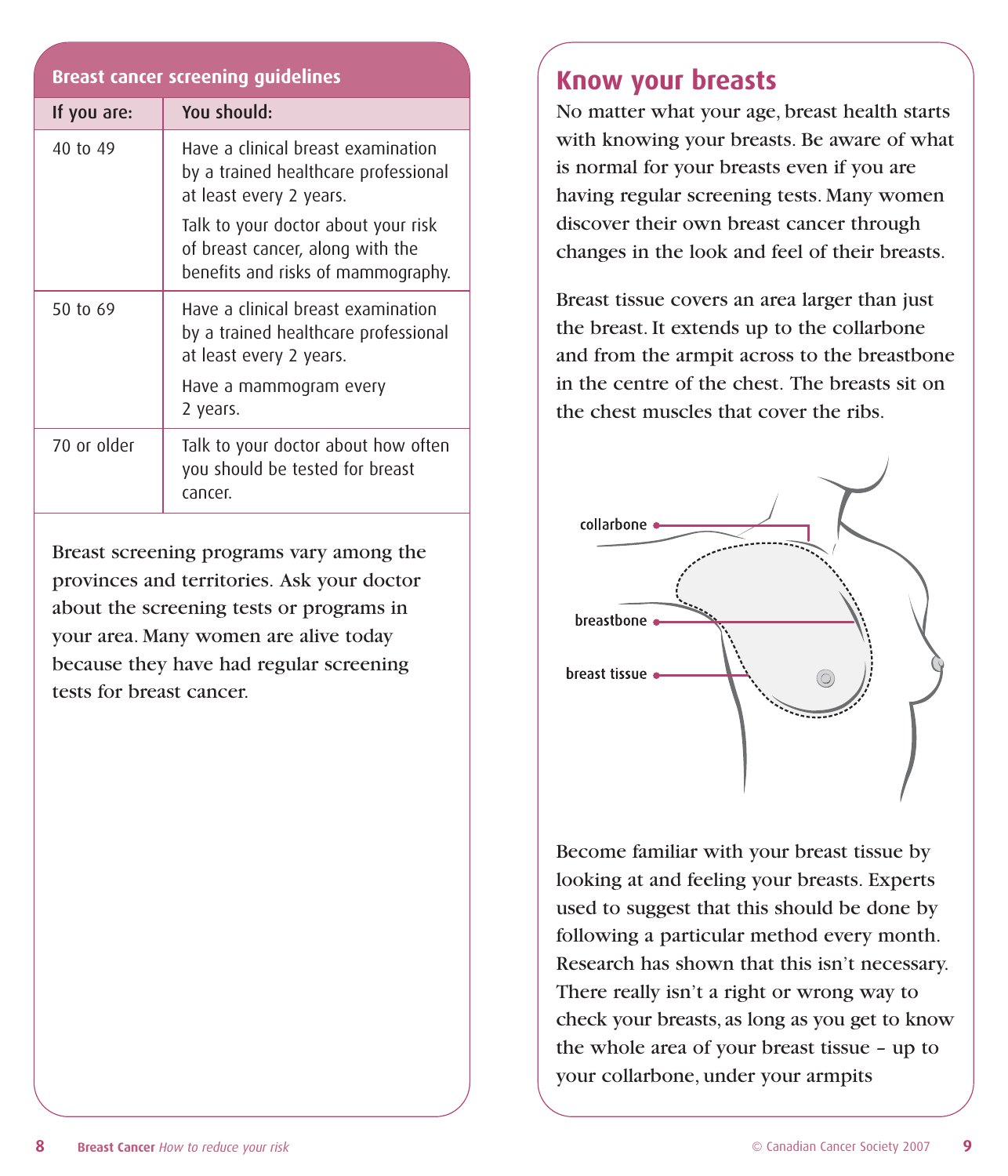and including your nipples – well enough to notice changes. So get to know your breasts and what is normal for you, any way that works best for you.

It may be normal for your breasts to be lumpy or tender before your period. Breast tissue changes with age, too. Understanding what is normal for you will help you recognize changes and know what to report to your doctor.

#### *Report changes to your doctor*

Most breast lumps are not breast cancer, but see your doctor if you notice any of these changes to your breast:

- a lump or swelling in the breast or armpit
- a change in breast size or shape
- dimpling or puckering of the skin
- redness, swelling or increased warmth in the breast
- a nipple turning inwards
- discharge from the nipple
- crusting or scaling on the nipple

If you report a change to your breasts to your doctor, your doctor will do a physical examination and may send you to have other tests.

#### **Most lumps are not cancer**

Waiting for test results isn't easy. If you've reported a change to your doctor, or your mammogram shows something abnormal, you'll need to have more tests to find out whether it's cancer or not. The problem may be something much less serious than cancer (for example, a cyst).

## **Find out more**

With research, we are always learning more about who is at risk for breast cancer and how to reduce this risk. Contact us for the most up-to-date information about reducing your risk of breast cancer or detecting it early:

- Call an information specialist toll-free at **1 888 939-3333** Monday to Friday 9 a.m. to 6 p.m.
- E-mail us at **info@cis.cancer.ca**.



• Visit our website at **www.cancer.ca**.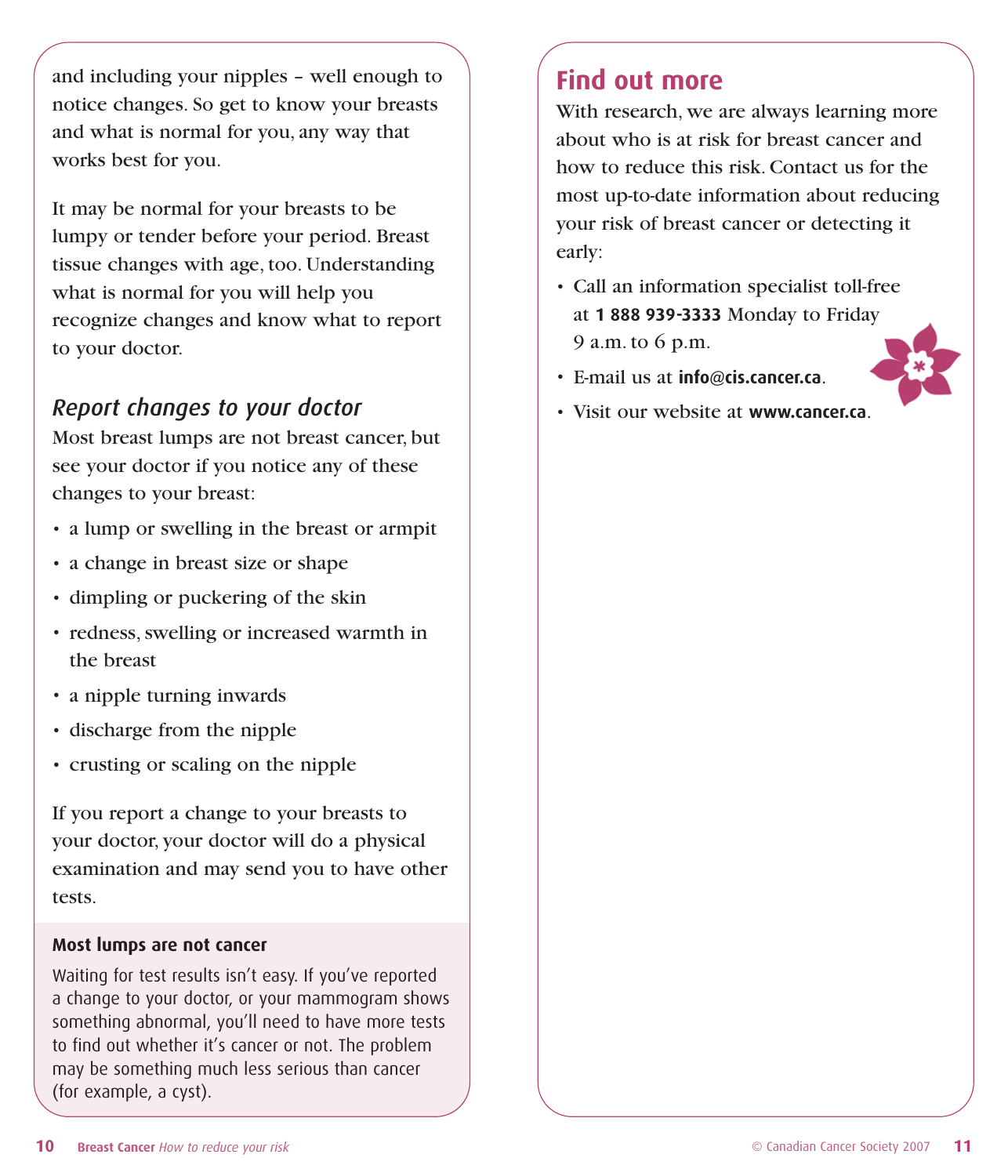

#### **We'd like to hear from you**

E-mail us at publicationsfeedback@cancer.ca if you have comments or suggestions to help us make this booklet more useful for you and other readers.